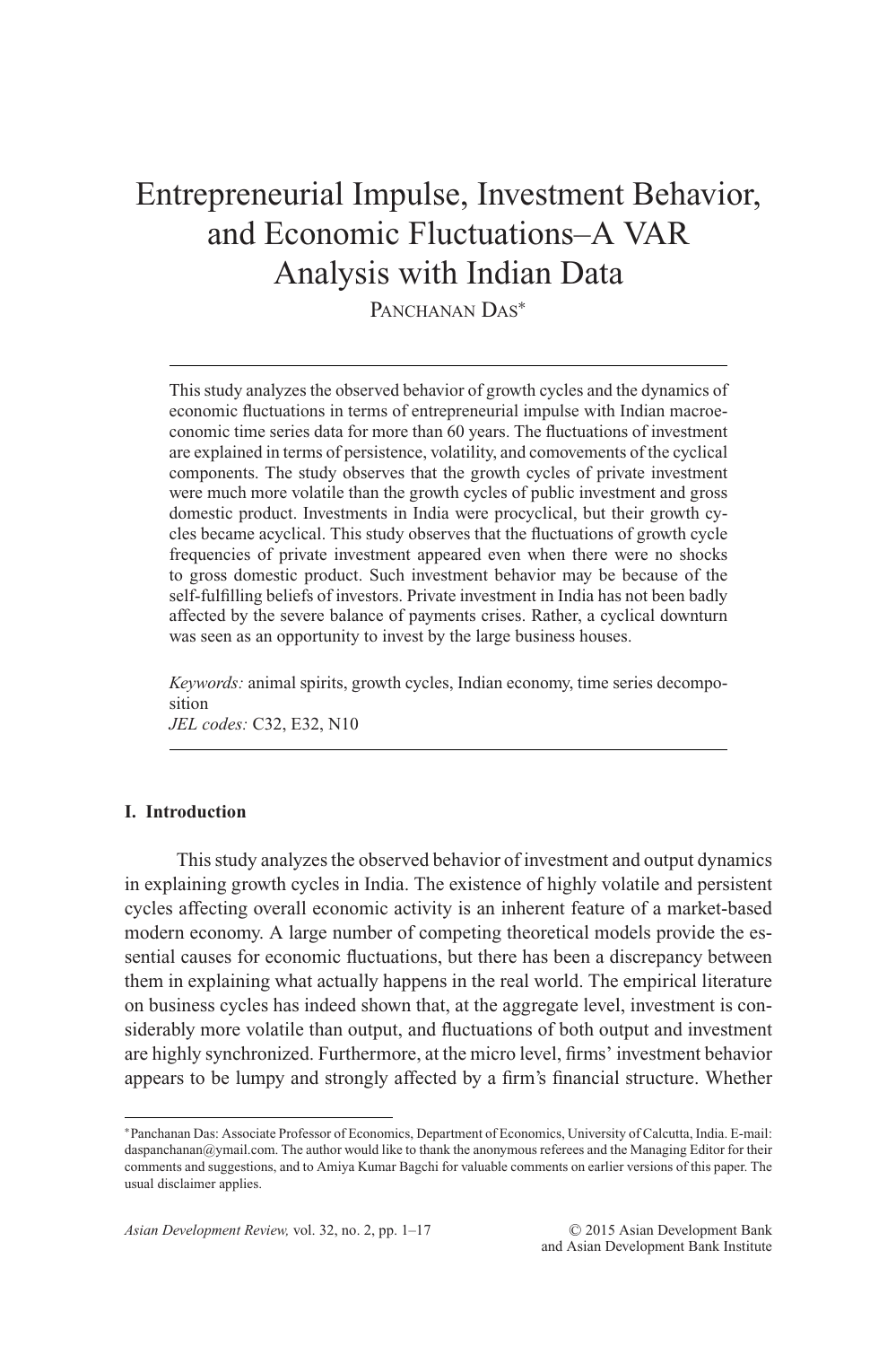the growth cycles follow optimal responses by rational agents to erratic changes in technology, or the cycles are influenced by the "animal spirits" of investors is an important issue in the context of recent financial crises and economic slowdowns that have appeared in both the developed and the developing world. If economic fluctuations are really guided by the outcome of Arrow–Debreu types of general equilibrium models, then allocations will be Pareto optimal and there will be no cause of concern, at least from regulators' point of view. But if growth cycles are independent of market fundamentals, then there may be an important role for policy makers in designing regimes that can reduce fluctuations and increase economic welfare.

John Maynard Keynes' animal spirits explanations were used globally to look into the behavior of economic fluctuations until the late 1970s. Subsequently, it was thought that the animal spirits hypothesis, like sunspots, appeared as a theoretical curiosity that did not have much to add to modern theories of the business cycle based on the rational expectations hypotheses. However, some scholars, particularly the post-Keynesians, believe that crises, in the form of a severe cyclical downturn in the advanced capitalist world such as the recent global financial crisis, occur because the expectations of economic agents, particularly the entrepreneur, are guided not by rationality alone. Farmer and Guo (1994) observed that fluctuations in business cycle frequencies appeared in the United States' (US) economy not by the shocks to the fundamentals of the economy, but by the self-fulfilling beliefs of investors. Investors become overly optimistic as the economy grows, but disappointed when profits fall short of their inflated forecasts. In fact, because of this kind of entrepreneurial behavior, every expansion sows the seeds of recession. In the process of fluctuations, while the upswing is slow and steady, the collapse is sudden and steep (Harvey 2010).

Against this backdrop, the objective of this paper is to analyze the dynamics of economic fluctuations in terms of entrepreneurial impulse with Indian macroeconomic time series data for more than 60 years. The theoretical background of the study relies primarily on Chapters 12 and 22 of Keynes' *The General Theory of Employment, Interest, and Money*. During the Great Depression, Keynes attributed the business cycle to alternating waves of optimism and pessimism, which he termed animal spirits.<sup>1</sup> Keynes (1921), in *A Treatise on Probability*, argued that, as the rational quantitative calculation alone cannot justify action under uncertainty, investment becomes inadequate and the economy settles into collapse without animal spirits. The fluctuations in aggregate economic activity might be driven at least in part by the waves of optimism or pessimism, and not by "the outcome of a weighted average of quantitative benefits multiplied by quantitative probabilities."<sup>2</sup> According to Keynes (1936), the formation of entrepreneurial expectations on

<sup>&</sup>lt;sup>1</sup>See Barens (2011) for detailed sources of Keynes' use of the term "animal spirits."

<sup>2</sup>Keynes, J. M. 1921. *A Treatise on Probability*. London: Macmillan.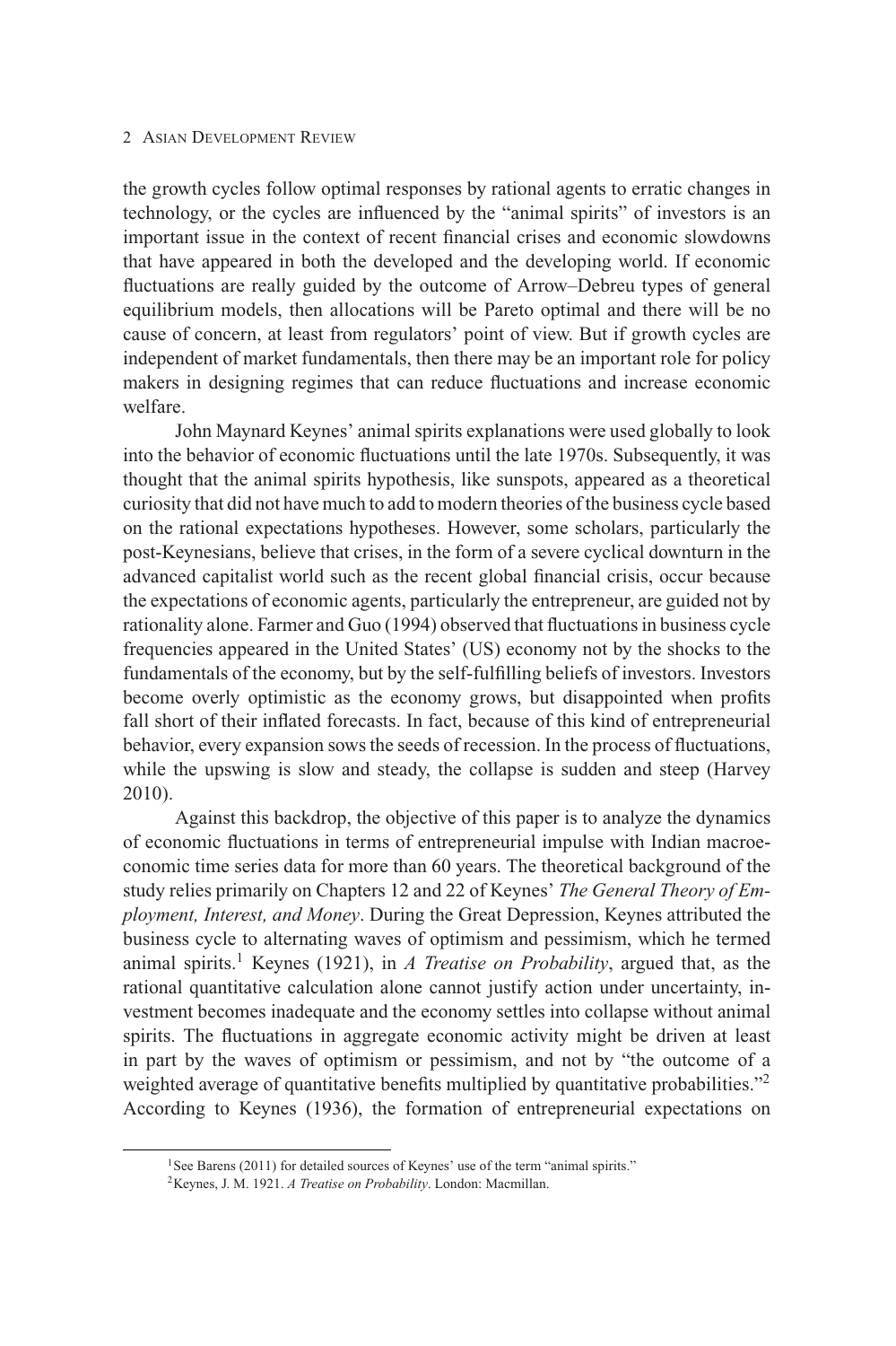investment in an uncertain environment depends largely on conventional judgments and animal spirits. He argued that, given fundamental uncertainty, rationality alone is insufficient to justify action. Animal spirits are neither rational nor irrational in indicating the psychological urge to action which explained decisions being taken in spite of uncertainty (Dow and Dow 2011). When there is no basis for rational belief, investment behavior is dictated by psychological motivations and nonrational forces. Reasons and evidence can provide only a partial justification for decisions.

The questions of how economic fluctuations and investment decisions are interrelated and how the animal spirits hypothesis is relevant in analyzing growth cycles have been extensively debated in the literature. Samuelson's (1939) multiplieraccelerator model and Harrod's (1939) business cycle model were accounted as contributions of the early Keynesian literature to this debate. Kalecki (1937) and Goodwin (1951) studied the endogenous formation of business cycles by bringing in the heterogeneity and distributional aspects. While the underlying theoretical model implied by Keynes has proven to be rather complex, many studies have attempted to assess the Keynesian belief in relation to the psychological factors (Azariadis 1981; Crotty 1992; Howitt and McAfee 1992; Lawson 1981, 1985; Robinson 1979; Shleifer 1986). Dequech (1999) examined how animal spirits influence both expectations and confidence by demonstrating that animal spirits are interrelated with cognition. In a dynamic setting, Kiyotaki (1988) and Weil (1989) explored the role of animal spirits in the formation of business cycles in the presence of investment externalities. The inherent interaction of financial markets and investment has caused a wave of new research (see, for example, Fazzari 1988, Fazzari and Petersen 1993). In such studies it is observed that limited access to finance, higher transactions costs, and asymmetric information adversely affect investment. The underlying close association of the fluctuations of internal finance, profits, and business cycles suggest that the cost of external credit increases during recessions. Again, in many cases, the investment behavior has been affected more by fiscal policy parameters than by the cost of capital (Fazzari 1993).

Most of the research in this area, however, is theoretical or quantitative in nature and based mainly on the developed industrial world. The relevance of animal spirits in understanding investment behavior and economic fluctuations in a developing economy like India has not been examined empirically as such by scholars. There has also been some research on business cycles with Indian data. For example, Hatekar (1994) studied the historical paths and comovements of annual time series data in the Indian economy for the period 1951–1985 after detrending the series. The Reserve Bank of India (2002), via the Working Group on Economic Indicators, examined business cycles in India with quarterly time series data of nonagricultural gross domestic product (GDP). The empirical analysis in our study is based on growth cycles of GDP, public investment, and private investment over the period 1950–2013.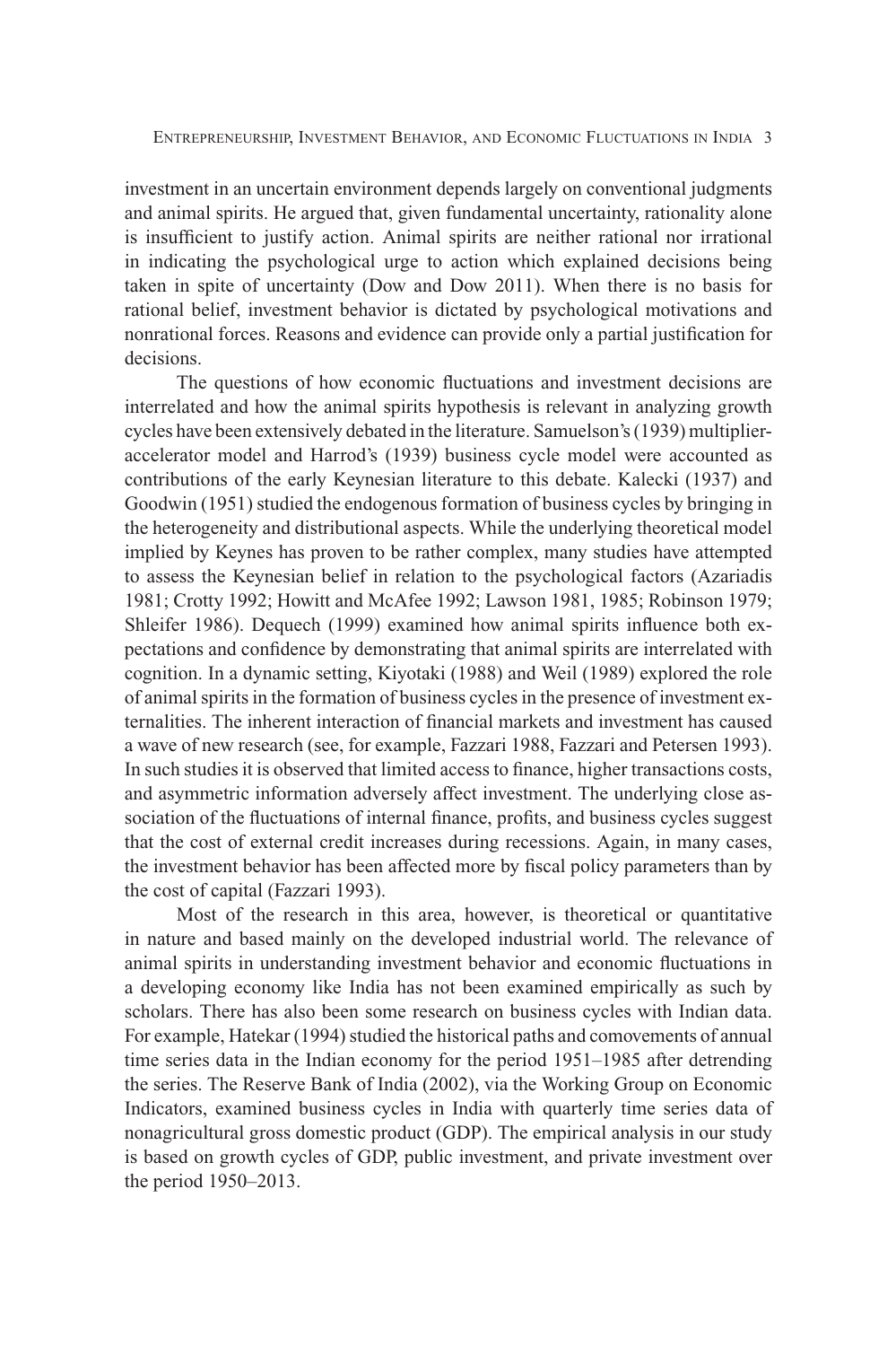This study sets out to provide empirical estimations of growth cycles of output and investments in India to look into the investment behavior of the economy by decomposing the observed time series of real GDP, total investment, and private investment into trend and cyclical components. Private investment in India has not been badly affected by the severe balance of payments crises. Rather, a cyclical downturn was seen as an opportunity to invest by the large business houses. This type of entrepreneurial decision can hopefully be analyzed with rising animal spirits. Keynes' fundamental insight that animal spirits play an important role in affecting investment decisions may be relevant in analyzing fluctuations in economic activities and investment behavior in India not only during the recent global financial crisis, but also during different phases of state control. In this paper, we examine the interrelations between waves of optimism and pessimism, and the subsequent economic fluctuations around the turning points.

The empirical work of this paper is based on Keynes' theory of trade cycles, where instability in investment has been the major cause of economic fluctuations. Keynesian theories of business cycles are inherently endogenous because animal spirits originate investment instability, which in turn causes output fluctuations. Following Keynes (1936) on trade cycles, we assume that inescapable market uncertainty and individual expectations play a key role in shaping investment dynamics and triggering fluctuations in overall economic activity. In this framework, agents, both firms and workers, are heterogeneous, rationally bounded, and endowed with adaptive expectations. As in the case of Dosi, Marengo, and Fagiolo (2004), agents interact in an endogenously changing environment characterized by substantial uncertainty. The microeconomic dynamics of production and investment induce macroeconomic dynamics for aggregate investment and output.

We have examined the stochastic behavior of growth cycles of the macroeconomic time series of output, private investment, and total investment in India from 1950 until 2013. The cyclical variation in investment is examined in terms of persistence, volatility, and comovements of the cycles of GDP. The fluctuations of GDP in real terms obviously indicate the overall economic fluctuations that may affect the behavior of aggregate investment. In our analysis, we have concentrated mainly on the reverse causality—that is, how growth cycles of investment are causally related to the growth cycles of output. According to the real business cycle hypothesis, the entrepreneur's impulse in taking investment decisions is affected by economic fluctuations. If the real business cycle hypothesis is actually effective in an economy, there is no role for animal spirits in analyzing investment behavior. However, self-fulfilling expectations may also be the driver of business cycles in the presence of expectational indeterminacy in investment in a real business cycle model. This study concentrates on the real sector of the economy to carry out an empirical exercise in investigating the growth cycles as observed in India in a partial equilibrium framework. We hypothesize that entrepreneurial activity toward investments is affected largely by some nonrational factors in given political, social,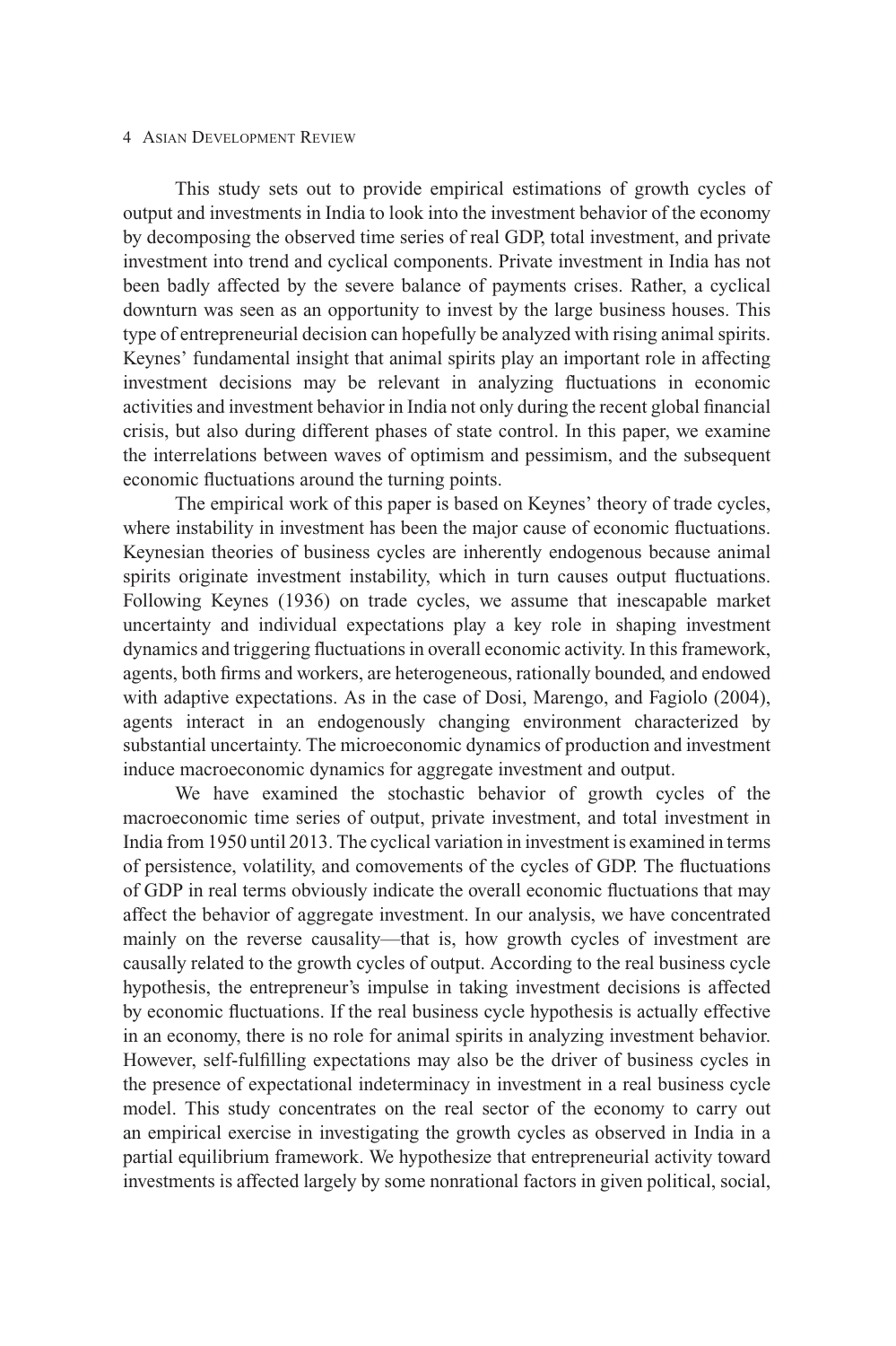and economic situations. Entrepreneurs do not have access to a full information set and they are not capable of describing fully the statistical distribution of economic shocks, but they try to forecast by following adaptive types of expectations.

This paper observes that the fluctuations of growth cycle frequencies of private investment appeared even when there were no shocks to GDP, the major macroeconomic fundamental. This type of investment behavior may be because of the self-fulfilling beliefs of investors. The insignificant relationship between growth cycles of output and investment may imply the role of animal spirits in analyzing investment behavior of an economy, at least in a statistical sense. The paper is organized in the following manner. Section II describes the data. Section III analyzes the stochastic behavior of trend and growth cycles of GDP, public investment, and private investment in India. Volatility, persistence, and comovements of the growth cycles are investigated in Section IV. Section V deals with the dynamic relationship between the cycles of investment and GDP. Section VI concludes.

# **II. Data**

The Central Statistical Office (CSO) of the Ministry of Statistics and Programme Implementation and the Reserve Bank of India are the sources of the data used in this study. The estimates of India's national income have been revised by the National Accounts Division of the CSO in preparing National Accounts Statistics (NAS) from time to time. Base years have been revised periodically by the CSO in the past, starting from 1948–1949. The 2004–2005 series widens the database for different sectors by the inclusion of several items not previously covered. GDP at constant 2004–2005 prices, the most important macroeconomic aggregate of national accounts, is used as an output variable. Real gross capital formation is taken as a proxy for investment. In NAS, gross capital formation has two components: gross fixed capital formation (GFCF) and change in stocks. GFCF is the gross value of goods that is added to the fixed domestic capital stock in a year. The change in stock is the difference between market values of the stocks at the beginning and end of the period. We have treated GFCF as total investment. NAS also provides GFCF by the household sector, the private corporate sector, and the public sector. We have used data for GFCF by the private corporate sector as private investment. All data used in this study are reproduced in the *Handbook of Statistics on Indian Economy, 2013*, published annually by the Reserve Bank of India.

# **III. Trend and Cycles of Outputs and Investments**

Identification of trends and cycles of a macroeconomic variable is often an important empirical issue in macroeconomic analysis, particularly in analyzing growth behavior in an economy. Different methodologies have been suggested in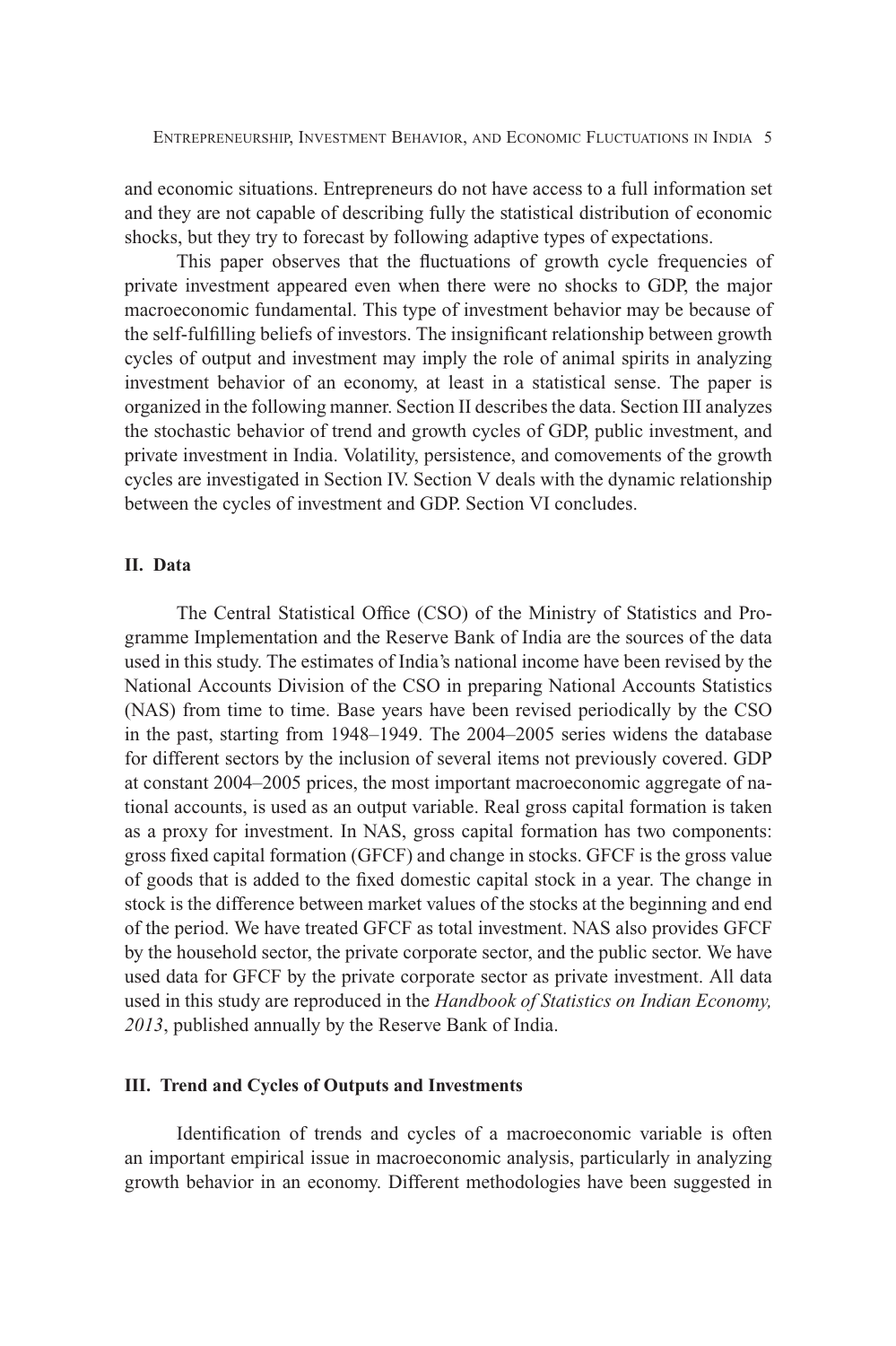the empirical literature in identifying business cycles or growth cycles. While the National Bureau of Economic Research methodology is simple to understand, we do not follow it in this study because the trend–cycle decomposition is needed to identify the importance of economic growth and productivity.<sup>3</sup> Moreover, empirical investigation of the behavior of fluctuations of the macroeconomic time series around its trend assumes significance in order to identify the possible sources of economic instability. We define the fluctuations of a variable around its trend as the growth cycle and it differs in stochastic character from the conventional business cycle as defined in the National Bureau of Economic Research literature. In most cases, however, growth cycles and business cycles are not distinguishable (Canova 1999).

It is very unlikely that any given type of linear deterministic trend would persist over long stretches of time. For this reason, the trend stationary approach to view growth and fluctuations as a sum of deterministic trends and stochastic cycles may not be a proper methodology. In the difference stationary process, trends are stochastic because of interactions with shorter fluctuations as well as structural breaks. They have no tendency to return to linear trends (Nelson and Plosser 1982). The components of stochastic trends are purely unpredictable and there is little to be done about the unpredictable shocks, their hypothetical long-term effects, and the stochastic variations in economic activity with this approach (Diebold and Rudebusch 1999).

The trending behavior has been examined by carrying out Augmented Dickey–Fuller (ADF) and Phillips–Perron (PP) unit root tests. Perron (1989) argued that the evidence in favor of unit roots has been overstated, as standard tests have low power against trend stationary alternatives with structural breaks in trend level or growth rate. He resolved this problem by modifying the ADF test with dummy variables to account for a single structural break. Zivot and Andrews (1992) extend this methodology to an endogenous estimation of the break date. In this study, a unit root test is performed after incorporating the major break, if any, in the series. Tables 1 and 2 display the break points estimated on the basis of the likelihood ratio test and estimated statistics for testing unit root, respectively.

A visual inspection of the data, as shown in Figure 1, shows that GDP, public investment, and private investment in India appear to have experienced growth with some short-run fluctuations as normally observed in any economy, but the growth of private investment contained severe fluctuations. The time series of GDP

<sup>&</sup>lt;sup>3</sup>In the classical cycle approach, followed particularly in the studies of the National Bureau of Economic Research, the expansions and contractions in the level series could be analyzed without considering the trend adjustment process. But, the empirical studies conducted recently on business cycles provide serious attention to trend adjustment. The trend adjustments, however, reduce the variations of cyclical behavior both across series and within series over time (Burns and Mitchell 1946). In effect, the time series decomposition of macroeconomic variables associated with growth cycles is difficult because trends and cycles interact with and influence each other (Baxter and King 1999). A step function linking the average levels of a variable in successive business cycles was effectively the trend representation complementing the cyclical measures. This approach formalized the concept and estimation of the phase average trend for analyzing fluctuations in detrended variables.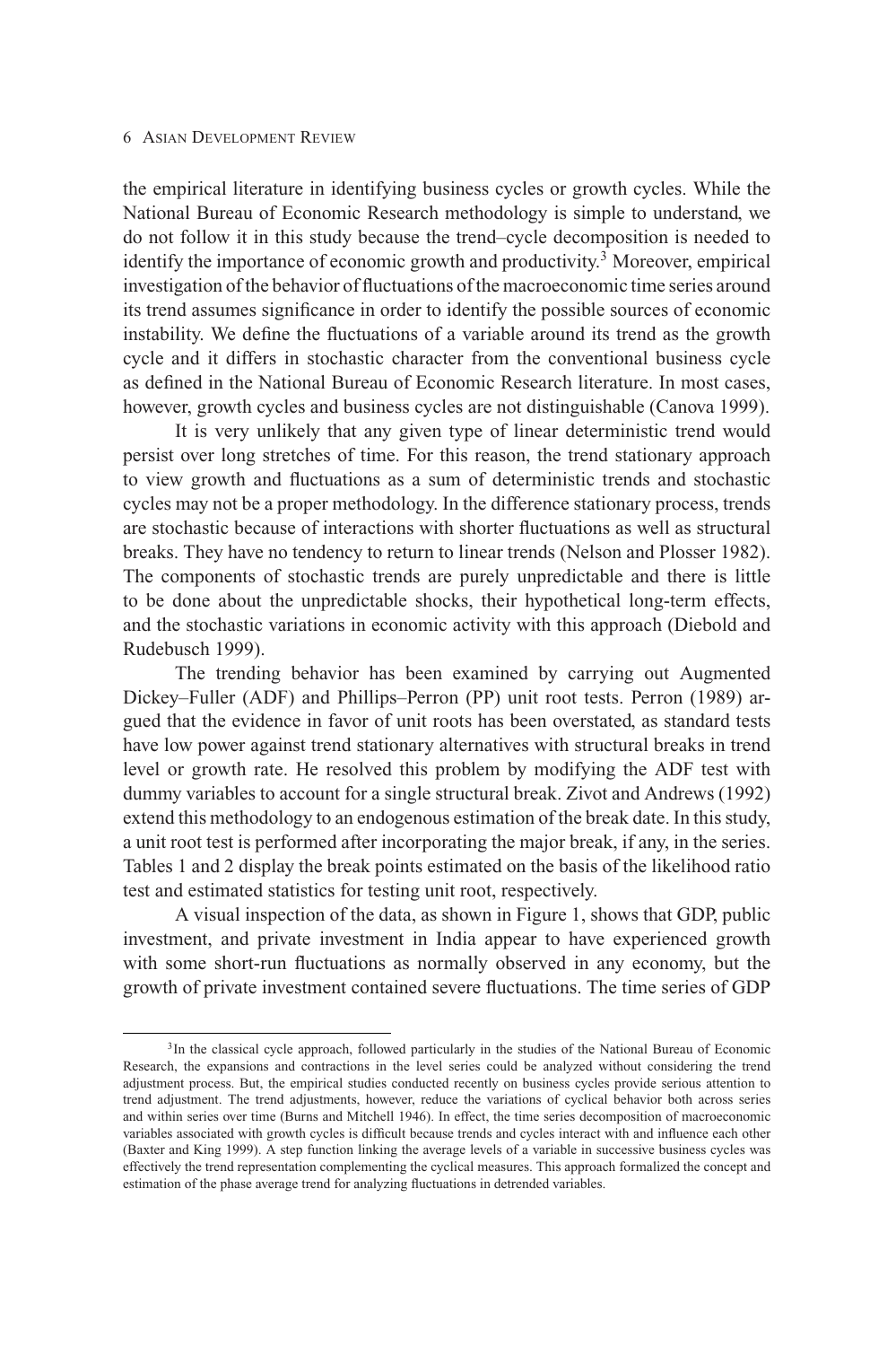| <b>Series</b>                                     | <b>Break Point</b> | <b>QLR</b> Supremum<br><b>Statistics</b> |
|---------------------------------------------------|--------------------|------------------------------------------|
| GDP                                               | 2003               | 12.588                                   |
| Growth cycle of GDP from HP filter                | 1964               | 12.535                                   |
| Growth cycle of GDP from BK filter                | 1964               | 11.545                                   |
| Private investment                                | 2003               | 11.030                                   |
| Growth cycle of private investment from HP filter | No break           |                                          |
| Growth cycle of private investment from BP filter | 1959               | 31.154                                   |
| Public investment                                 | No break           |                                          |
| Growth cycle of public investment from HP filter  | 1961               | 13.159                                   |
| Growth cycle of public investment from BP filter  | 1958               | 11.628                                   |

Table 1. **Test Statistics for Structural Break**

 $BK =$  Baxter–King,  $BP =$  band-pass,  $GDP =$  gross domestic product,  $HP =$  Hodrick–Prescott, QLR = Quandt Likelihood Ratio.

Source: Author's estimation with data from Reserve Bank of India. 2014. *Handbook of Statistics on Indian Economy*. Mumbai.

| <b>Series</b>                  | <b>ADF</b> Statistics | <b>PP</b> Statistics |
|--------------------------------|-----------------------|----------------------|
| GDP                            | 3.432                 | 4.215                |
| $\triangle$ GDP                | $-5.056$              | $-7.463$             |
| Private investment             | $-0.519$              | $-0.296$             |
| $\triangle$ Private investment | $-7.685$              | $-8.95$              |
| Public investment              | 1.054                 | 1.291                |
| $\triangle$ Public investment  | $-5.752$              | $-8.865$             |
| Growth cycles from HP filter   |                       |                      |
| <b>GDP</b>                     | $-7.174$              | $-7.634$             |
| Private investment             | $-8.441$              | $-7.722$             |
| Public investment              | $-6.51$               | $-8.394$             |
| Growth cycles from BK filter   |                       |                      |
| <b>GDP</b>                     | $-6.852$              | $-7.84$              |
| Private investment             | $-6.818$              | $-12.796$            |
| Public investment              | $-6.447$              | $-7.75$              |
|                                |                       |                      |

Table 2. **Estimated Statistics for Testing Unit Root**

 $BK = B$ axter-King,  $GDP =$  gross domestic product,  $HP =$ Hodrick–Prescott.

Source: Author's estimation with data from Reserve Bank of India. 2014. *Handbook of Statistics on Indian Economy*. Mumbai.

and investments, both public and private, are integrated of order 1, implying the presence of a stochastic trend (Table 2). A major significant break appeared in the trends of both GDP and private investment in 2003, but there was no significant break in public investment during the period 1950–2013 (Table 1). The apparently observed smoothness in the time series typically hides severe cyclical turbulences affecting economic aggregates. If we isolate the cyclical components, output and investments exhibit a completely different pattern.

We decompose the time series of GDP, public investment, and private investment into a cyclical and a trend element by using Hodrick–Prescott (HP) filters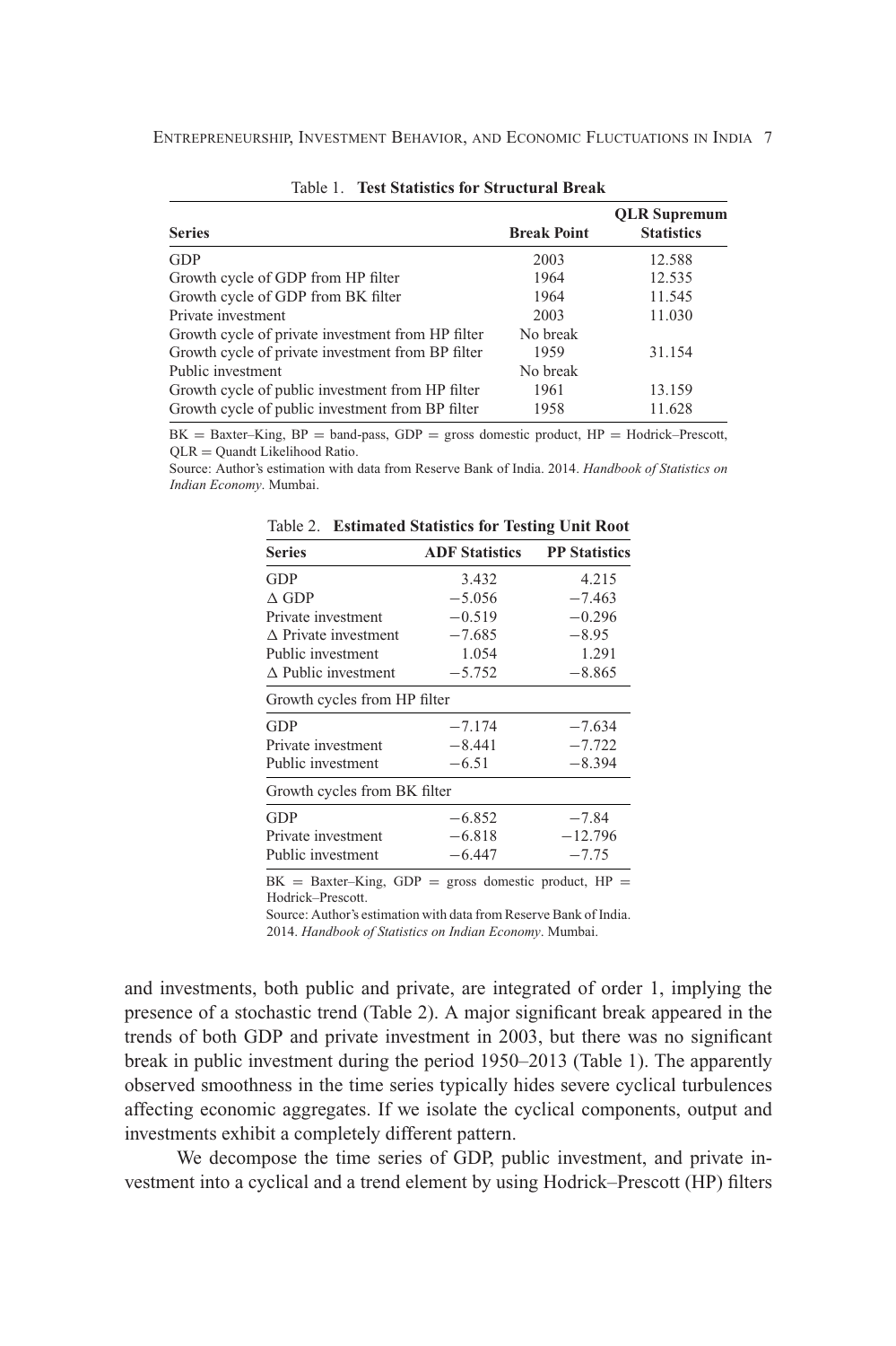

Figure 1. **Trends in GDP and Investments in India**

 $GDP =$  gross domestic product.

Source: Author's estimation with data from Reserve Bank of India. 2014. *Handbook of Statistics on Indian Economy*. Mumbai.

(Hodrick and Prescott 1997) and the Baxter–King (BK) version of a band-pass filter (Baxter and King 1999).

A seasonally adjusted time series can be viewed as the sum of a trend component  $(y_t^g)$  and a cyclical component  $(y_t^c)$ :

$$
y_t = y_t^g + y_t^c \tag{1}
$$

The deviation from trend of a time series is commonly referred to as the growth cycle component. The HP filter removes a smooth trend  $(y_t^g)$  from a time series  $y_t$  by solving the following minimization problem:

$$
\min \sum_{t=1}^{T} \left\{ (y_t - y_t^g)^2 + \lambda ((y_t^g - y_{t-1}^g) - (y_{t-1}^g - y_{t-2}^g))^2 \right\}, \text{ with respect to } y_t^g
$$

The first component is the squared cyclical part and the second is the squared second difference of the trend component. The sum of the second part is exactly zero for a linear trend, but differs from zero if the slope of the flexible trend is not constant. The weight  $\lambda$  is used to adjust the relative importance of these two criteria. The larger is  $\lambda$ , the more tightly the HP trend will be constrained to be linear. The smaller the value of  $\lambda$ , the more fluctuations will be admitted into the trend. If  $\lambda =$ 0, then we would minimize only the first summation and would do so by setting

Note: All variables are in logarithmic form.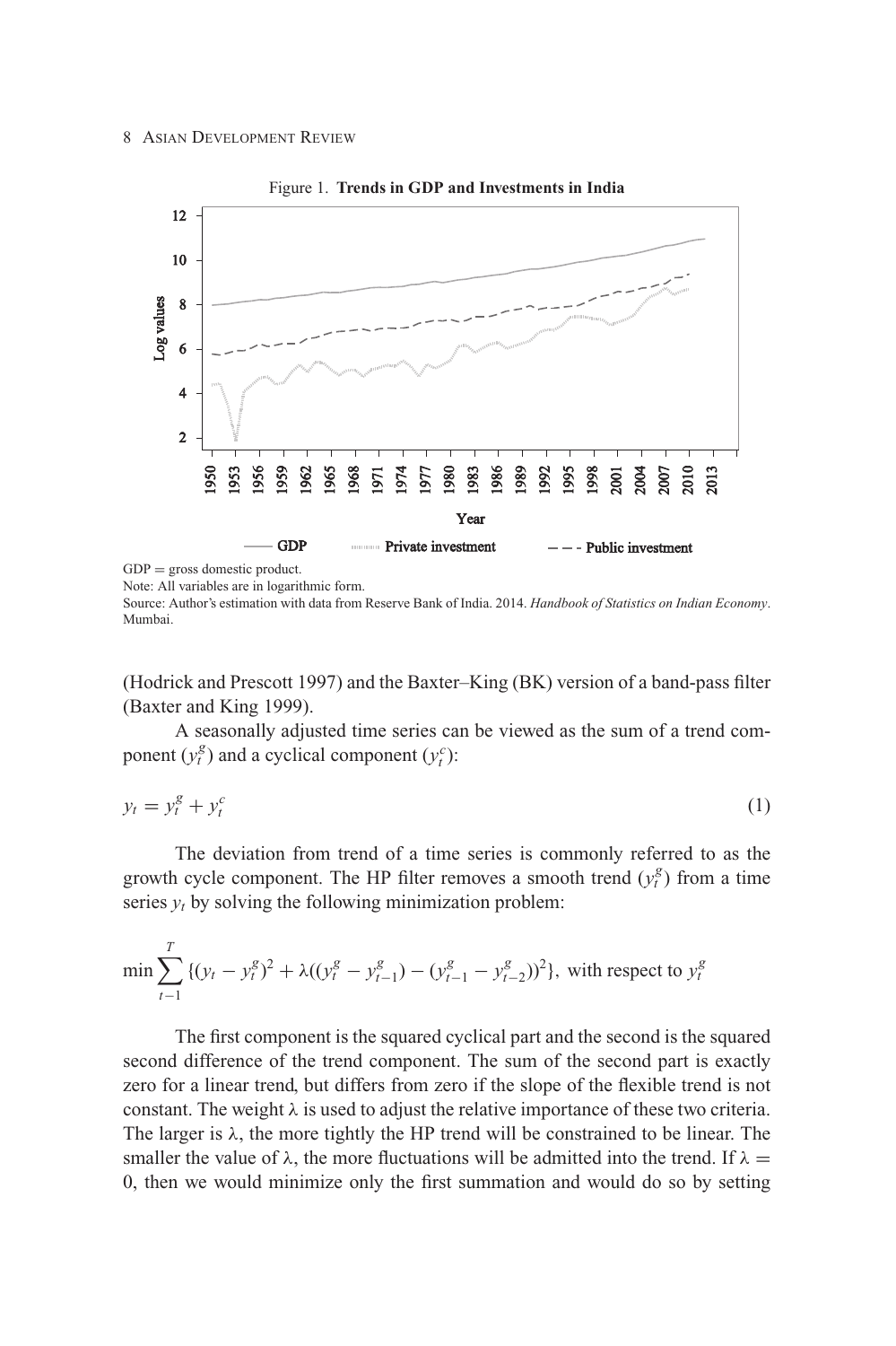$y_t = y_t^g$  for all *t*. The trend series is just the series itself and there is no linear trend in the traditional sense at all. The other extreme,  $\lambda \to \infty$ , implies that the linearity constraint becomes perfectly binding. In this case, the HP trend is identical to the linear trend estimated with a standard regression. For intermediate values of  $\lambda$ , we get a trend series that is, in smoothness, somewhere between the perfectly smooth linear trend and the perfectly unsmooth series itself. As annual data are used in this study, we have chosen the value of  $\lambda = 100$ .<sup>4</sup>

The HP filter removes unit root components from the data. Further, the filter is symmetric, so there is no phase shift. The cyclical component of the HP filter places zero weight on the zero frequency (King and Rebelo 1993). The HP filter allows only the components of stochastic cycles at or above a specified frequency to pass through, and removes the components corresponding to the lower-frequency stochastic cycles. The BK version of the band-pass filter is also a symmetric approximation, with no phase shifts in the resulting filtered series. It allows the components in the specified range of frequencies (6 to 32 quarters) to pass through and eliminates all the other components. The BK filter provides stationary cycles by carrying out moving averages based on 3 years of past data and 3 years of future data as well as the current observation if the underlying time series is integrated of order 1 or 2:5

$$
y_t^* = \sum_{k=-K}^K a_k y_{t-k}, \quad \text{with} \quad \sum_{k=-K}^K a_k = 0 \tag{2}
$$

The Indian economy frequently exhibited significant cyclical variations of distinct pattern and origin comprising a boom and a recession. Figure 2 presents the HP-filtered and BK-filtered cycles of real GDP, public investment, and private investment. There is a very close correspondence between the growth cycles isolated by the HP filter and those generated by the BK filter. In this study, the HP filter is a reasonable approximation of the BK filter. There was a significant break in the growth cycles of GDP (obtained from both the HP and BK filters) in 1964. The HP cycle of public investment exhibited a major break in 1961, while the major break in the BK cycle appeared in 1958. In the case of private investment, the BK cycle experienced a break in 1959 and there was no significant break in the HP cycle. The estimated statistics as shown in Table 2 suggest that the growth cycles of GDP and investments, both public and private, and obtained either from the HP or BK filter, are integrated of order 0 as expected.

Volatility in GDP was higher during the period between the mid-1960s and late 1970s. The rate of volatility, however, declined beginning in the early 1980s.

<sup>&</sup>lt;sup>4</sup>Hodrick and Prescott recommend choosing  $\lambda = 1,600$  for quarterly series and argue that the value of  $\lambda$ should vary with the square of the frequency of the series. This implies a  $\lambda$  of 100 for annual data and 14,400 for monthly data.

<sup>&</sup>lt;sup>5</sup>See Baxter and King (1999) for detail.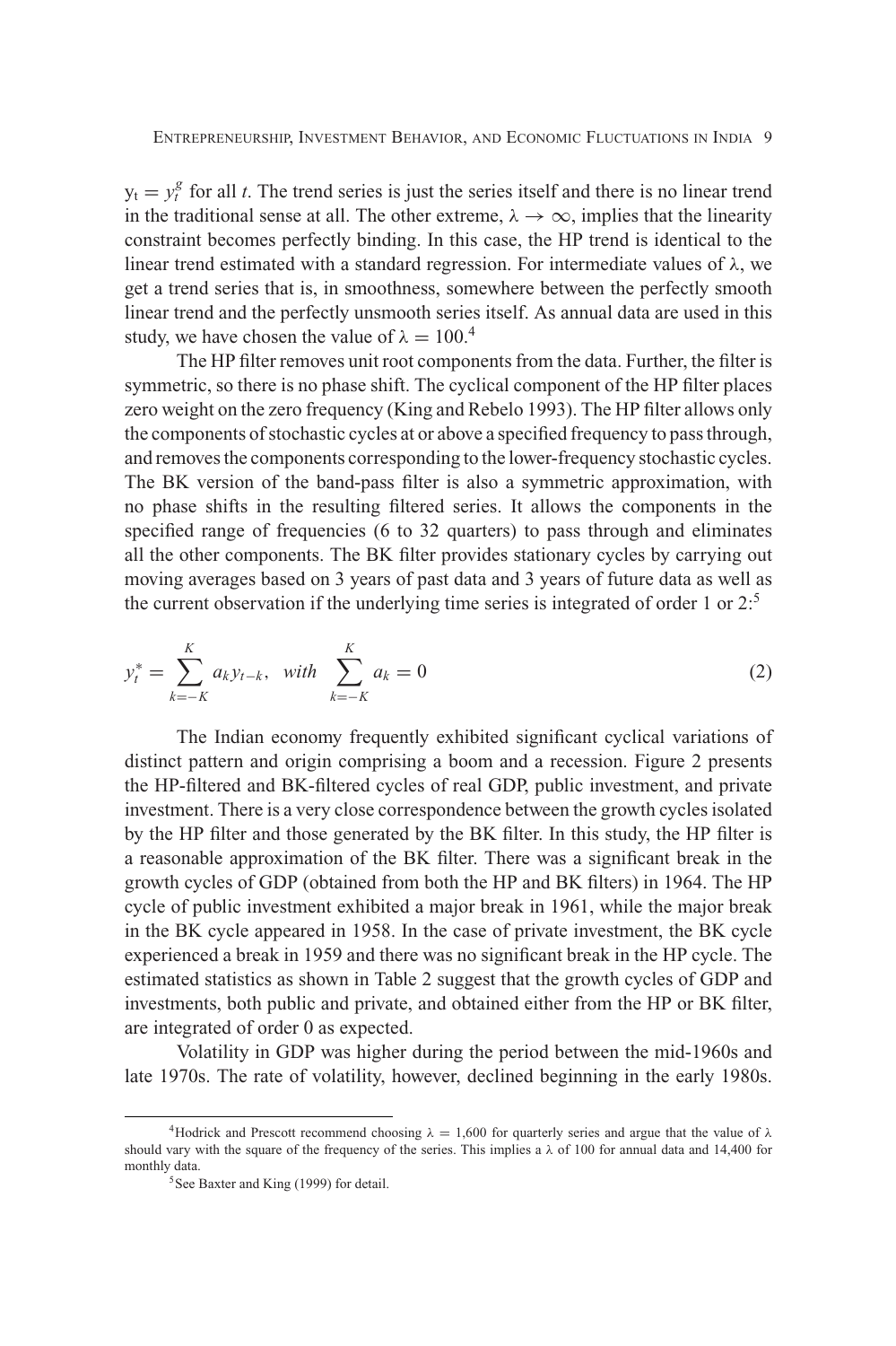

#### Figure 2. **Growth Cycles of GDP and Investment**

 $BK =$  Baxter–King,  $GDP =$  gross domestic product,  $HP =$  Hodrick–Prescott. Source: Author's estimation with data from Reserve Bank of India. 2014. *Handbook of Statistics on Indian Economy*. Mumbai.

The growth cycles identified during the 1990s were less erratic over time (Figure 2). The growth cycles of both public investment and private investment were more volatile than those of output, but private investment was even more volatile than public investment. The volatility of investment cycles was even more explosive during the 1950s, and these cycles were highly erratic after the 1990s as well.

Declines in public investment in India were severely deep in 1962, 1981, 1997, and 2008. Cyclical phases of investment and output were grossly mismatched, violating the classical observations on business cycles. Private investment in India was more erratic than public investment. The cyclical variation of private investment was more frequent than those of output and public investment. There was no synchronization between the growth cycles of private investment and output. We have shown below that the path of cycles of private investment did not follow the cyclical path of output at all. This reflects a gross violation of the stylized facts of advanced industrial economies supported mostly by the real business cycle hypothesis.

The growth cycles of investments and output as described above are highly mismatched and exhibit very different patterns in every cyclical phase. We have shown below that the cyclical movement of investments did not follow the cycles of output. The share of public investment was significantly dominating before the 1990s. Moreover, during the regime of state control prior to the 1990s the government owned roughly half of the economy's productive capacity. Indian recessions in that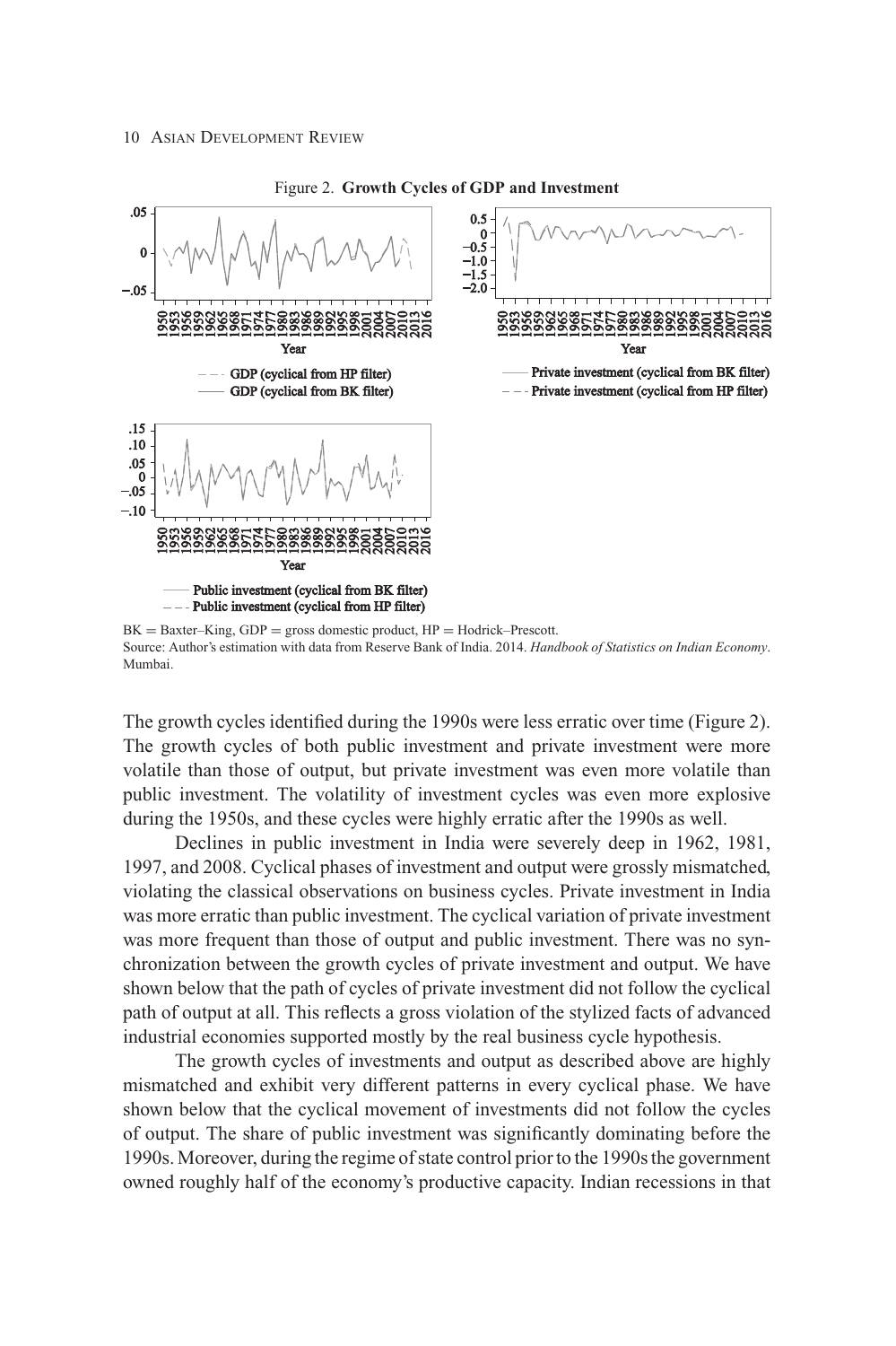phase were mainly triggered by bad monsoons, along with social and political factors that cannot be predicted fully by market fundamentals. Since the early 1990s, however, the free market has come to dominate the economy. During this phase, particularly after 2003–2004, the share of private investment was more than public investment, largely because of the absolute fall in public investment after the initiation of economic reforms, and the cycles appeared in this phase can be explained mostly, at least theoretically, by market fundamentals.

We perform ADF and PP unit root tests for the observed series of public investment, private investment, and GDP, and their growth cycles obtained by detrending with HP and BK filters. The choice of lag length is crucial in performing unit root test to determine the order of integration; the number of lags used in the ADF regressions has been selected by the Akaike Information Criterion.<sup>6</sup> The estimated test statistics are shown in Table 2. As for most of the macroeconomic time series, the output and investments contain unit root, implying the presence of a stochastic trend that is completely unobservable (Das  $2007$ ).<sup>7</sup> The ADF and PP statistics as shown in Table 2 suggest that all the original series are integrated of order 1. The presence of unit roots in the original data series has serious macroeconomic policy implications. Any external shock from economic reforms, for example, could have a permanent effect (either positive or negative) on real output and investment. On the other hand, the growth cycles are stationary. The hypothesis that the presence of unit roots is rejected for the growth cycles both in terms of ADF and PP statistics.

# **IV. Volatility and Persistence of Growth Cycles**

This section focuses on the variance and covariance properties of growth cycles. In this study, the standard deviation measures the extent of volatility of the different growth cycles with a 95% confidence interval, while the covariance component captures the persistence of the cycles. The analysis of the covariance and autocorrelation structure of the original series, as well as their cyclical components, allows us to single out some stylized facts that seem to represent investment patterns at the macro level in the Indian economy. The standard deviation and correlation measures of the original series and the growth cycles from HP filter are shown in Table 3.<sup>8</sup> Both public investment and private investment were more volatile than GDP, but private investment exhibited significantly higher volatility than public investment. The volatility of the cyclical components was significantly lower than

<sup>6</sup>See Akaike, H. 1969. Fitting Autoregressive Models for Prediction. *Annals of the Institute of Statistical Mathematics.* 21 (1). pp. 243–47.

<sup>7</sup>Nelson and Plosser (1982) observed first by applying ADF test with US 14 macroeconomic time series that most of the macroeconomic time series contain unit root.

<sup>&</sup>lt;sup>8</sup>As the growth cycles from the HP filter are highly synchronized with those from the BK filter, we have used only cycles from the HP filter to analyze the cyclical behavior of the Indian economy.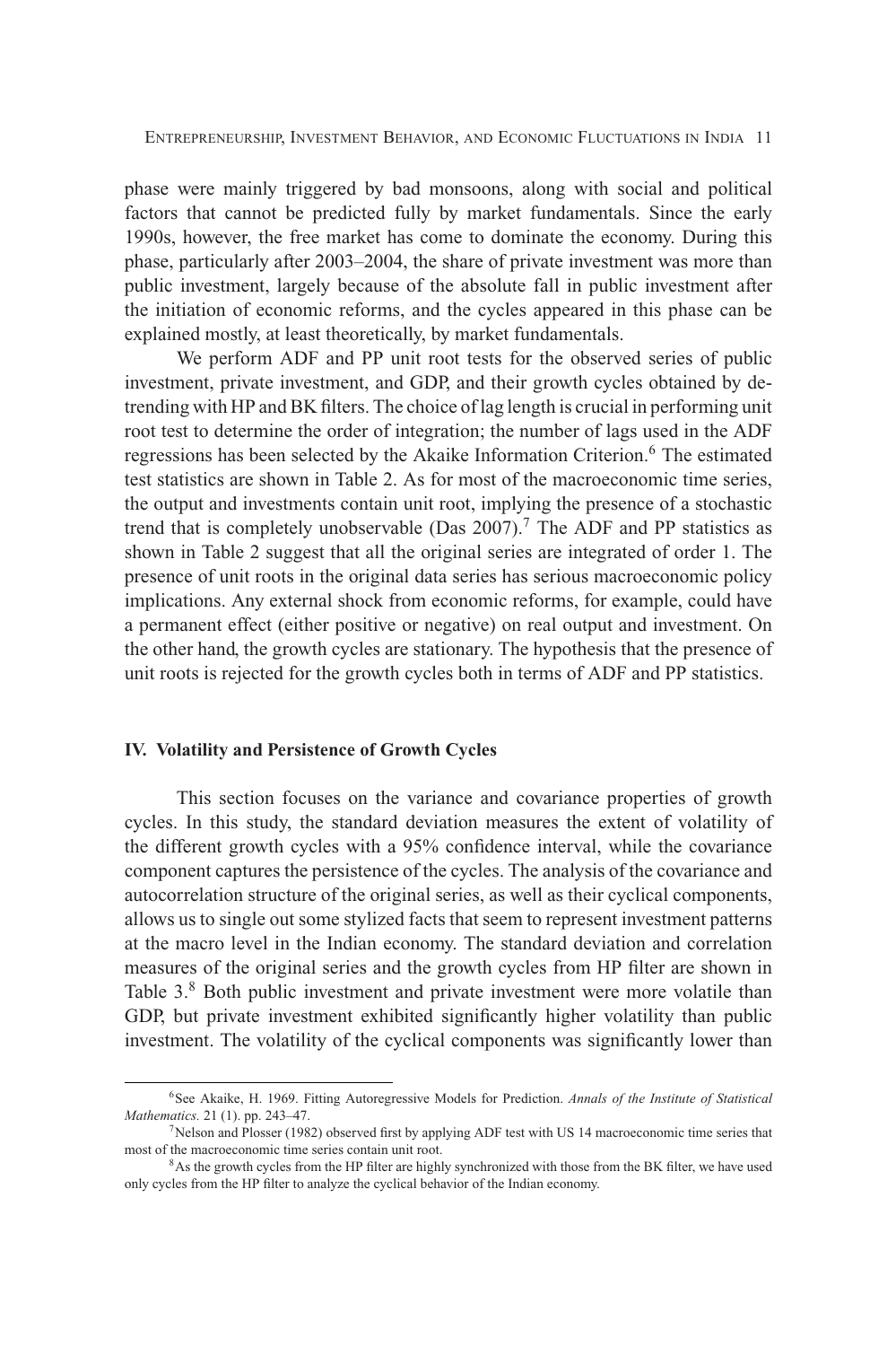| <b>Variables</b>   | <b>Standard</b><br><b>Deviation</b> | <b>Relative</b><br><b>Standard</b><br><b>Deviation</b> | <b>First Order</b><br><b>Autocorrelation</b> | Contemporaneous<br>Correlation<br>with GDP |
|--------------------|-------------------------------------|--------------------------------------------------------|----------------------------------------------|--------------------------------------------|
| GDP                | 0.86                                |                                                        | 0.95                                         |                                            |
| Public investment  | 1.21                                | 1.41                                                   | 0.93                                         | 0.96                                       |
| Private investment | 1.43                                | 1.66                                                   | 0.91                                         | 0.95                                       |
| HP cycles          |                                     |                                                        |                                              |                                            |
| GDP                | 0.02                                |                                                        | 0.02                                         |                                            |
| Public investment  | 0.05                                | 2.5                                                    | 0.21                                         | 0.36                                       |
| Private investment | 0.29                                | 14.5                                                   | $-0.06$                                      | 0.09                                       |

|  |  | Table 3. Estimated Statistics of Growth Cycles, 1950–2013 |  |  |  |  |
|--|--|-----------------------------------------------------------|--|--|--|--|
|--|--|-----------------------------------------------------------|--|--|--|--|

 $GDP =$  gross domestic product,  $HP =$  Hodrick–Prescott.

Source: Author's estimation with data from Reserve Bank of India. 2014. *Handbook of Statistics on Indian Economy*. Mumbai.

the volatility in the original series for obvious reasons. However, the growth cycles of private investment were much more volatile than the growth cycles of public investment and the growth cycles of output. This stylized fact is roughly similar to those observed in advanced industrialized economies, supporting the hypothesis of classical business cycle theory.

An autocorrelation structure of the series allows us to single out the persistence of the stochastic character in the macroeconomic cycles. The persistence indicates the inertia in growth cycles and captures the length of observed fluctuations. To explain statistically the persistence of the growth cycles, we have examined the pattern of the autocorrelation function of the original as well as the detrended series of GDP, public investment, and private investment. Higher autocorrelation implies a longer cycle. A positive autocorrelation coefficient indicates that higher cycles will induce higher ones (and vice versa), while a negative coefficient indicates that higher cycles will be followed by lower ones (and vice versa).

The large and positive values of the first order autocorrelation coefficient of the original time series indicate the persistence of the behavior of the series of GDP and investments. But, the degree of persistence was very low for the growth cycles (Table 3). For private investment, the first order autocorrelation coefficient was negative, implying that a lower cycle in the current period induced a larger cycle in the subsequent period (and vice versa). The contemporaneous correlation between the series is a rough measure of comovement, or degree of synchronization, between them. While the correlation coefficients between public investment and GDP and between private investment and GDP were positive and very high, the correlation between growth cycles of GDP and public investment was very low and the correlation coefficient between growth cycles of GDP and private investment was nearly equal to zero. Thus, investments in terms of the original series were procyclical, but they became acyclical after detrending the series. This stylized fact, as observed from the original series in India, follows the classical business cycle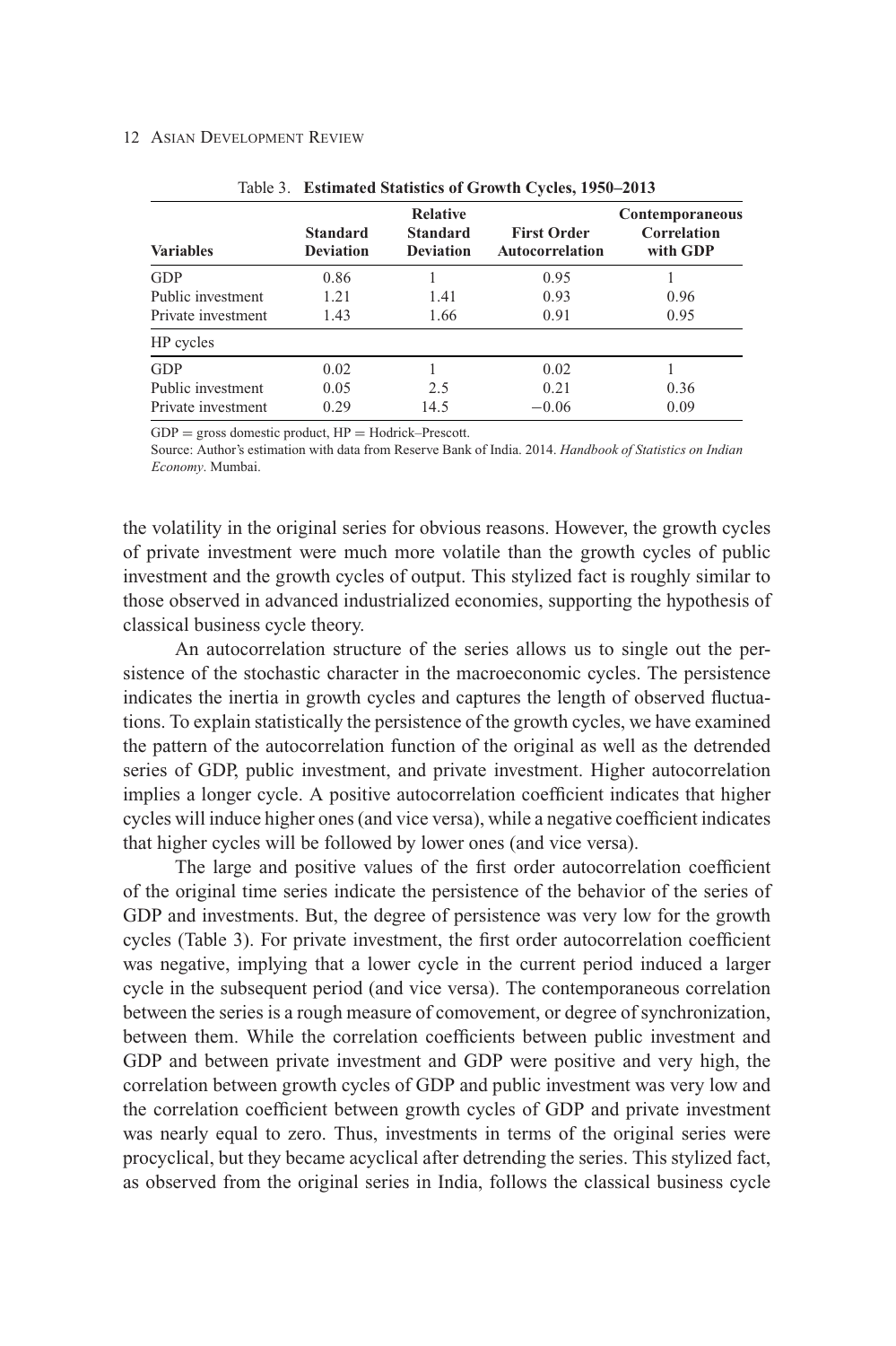| Cycles of 1 apple investment and Output |             |             |       |  |
|-----------------------------------------|-------------|-------------|-------|--|
| <b>Variables</b>                        | Coefficient | z-statistic | P > z |  |
| $\mathbf{V}^{\mathbf{c}}$               | 0.37        | 1.03        | 0.302 |  |
| Constant                                | $-0.0001$   | $-0.02$     | 0.984 |  |
| ARMA                                    |             |             |       |  |
| AR1                                     | $-0.19$     | $-0.60$     | 0.551 |  |
| Σ                                       | 0.04        | 10.79       | 0     |  |

Table 4. **Estimated Relationship between Growth Cycles of Public Investment and Output**

 $ARMA = autoregressive moving average.$ 

Source: Author's estimation with data from Reserve Bank of India. 2014. *Handbook of Statistics on Indian Economy*. Mumbai.

theory. Traditionally, business cycle fluctuations of investment and output are highly synchronized and exhibit very similar patterns (Stock and Watson 1999). But the cyclical behavior of investment and output as observed in this study has not been supported by the classical business cycle hypothesis.

# **V. Dynamics of Growth Cycles**

In terms of the autocorrelation function, we measure the persistence of the growth cycles. A high autocorrelation coefficient implies a very persistent economic fluctuation. We examine, here, the relation between the cyclicality of real GDP and investments. We have estimated separately the relationship between the growth cycles of private investment and GDP, and between the cycles of public investment and GDP in a dynamic frame. We also carry out vector autoregressive (VAR) analysis to locate the direction of causality, if any between the cycles.

The econometric model for estimating the relationship is specified as

$$
\ln I_{T,t}^c = \phi_{01} + \phi_{11} \ln y_{t-1}^c + u_{1t}
$$

$$
\ln I_{P,t}^c = \phi_{02} + \phi_{12} \ln y_{t-1}^c + u_{2t}
$$
\n(3)

 $I_{T,t}^c$ ,  $I_{P,t}^c$ , and  $y_t^c$  present the cyclical components of public investment, private investment, and output (or GDP) in period  $t$ , respectively, and  $u_{it}$  is the white-noise error.

As the order of integration of the observed series of investments and output is the same, they may be cointegrated. However, we are interested in the dynamic relation between the growth cycles of investments and output. As the growth cycles are stationary, we can estimate the relationship between the cycles of public investment and GDP, and between the cycles of private investment and GDP in an autoregressive moving-average (1, 0) structure. The relationships are specified in Equation (3) and the estimated results are shown in Tables 4 and 5. The cycles of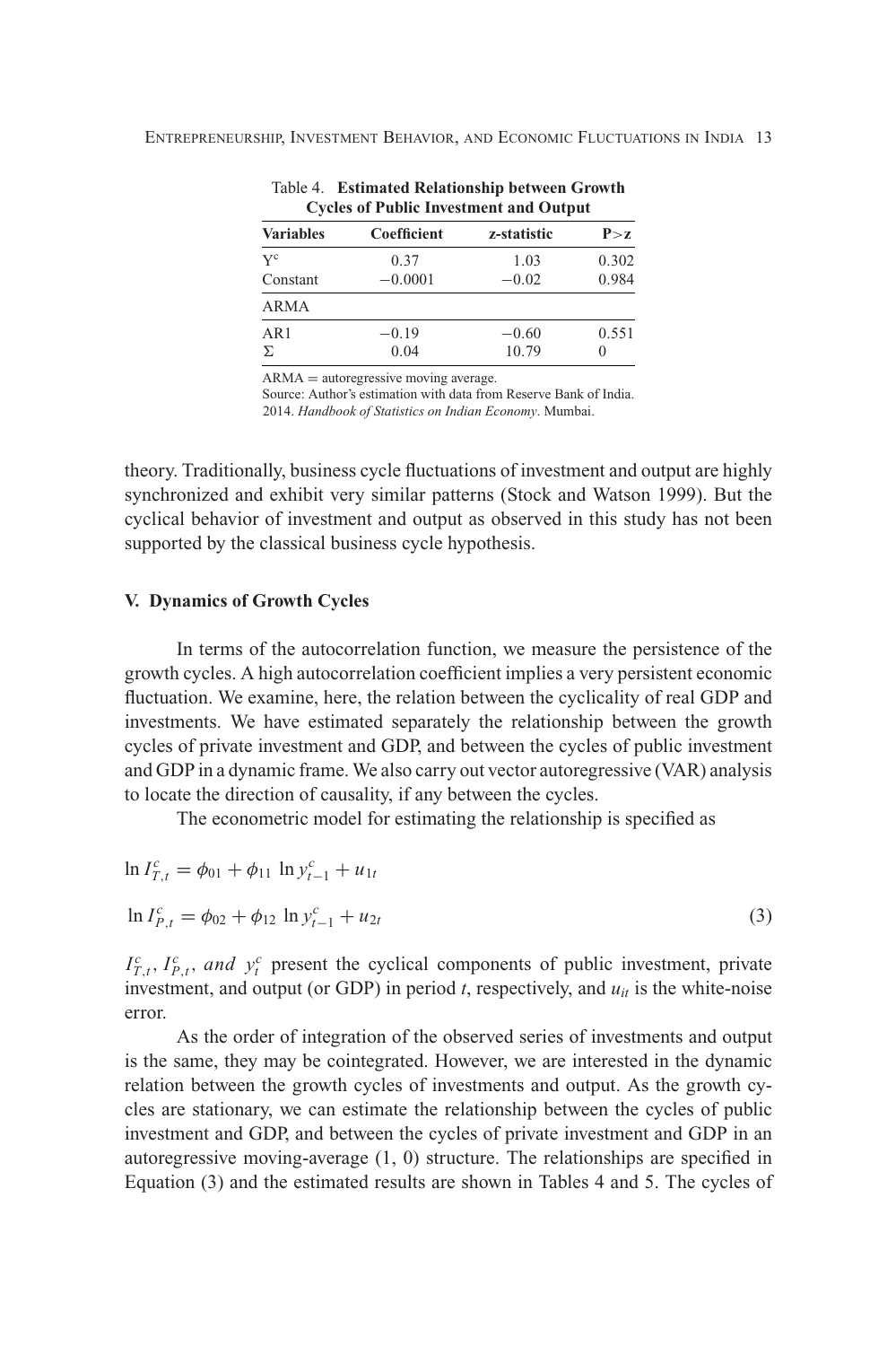| <b>Variables</b>          | Coefficient | z-statistic | P > z    |  |
|---------------------------|-------------|-------------|----------|--|
| $\mathbf{V}^{\mathbf{c}}$ | 1.59        | 0.44        | 0.663    |  |
| Constant                  | $-0.0001$   | $-0.12$     | 0.998    |  |
| ARMA                      |             |             |          |  |
| AR1                       | 0.03        | 0.24        | 0.811    |  |
| Σ                         | 0.29        | 23.24       | $\theta$ |  |

Table 5. **Estimated Relationship between Growth Cycles of Private Investment and Output**

 $ARMA = autoregressive moving average.$ 

Source: Author's estimation with data from Reserve Bank of India. 2014. *Handbook of Statistics on Indian Economy*. Mumbai.

|                  | $I_P^c$ | $I_r^c$  | $\mathbf{V}^{\text{c}}$ |
|------------------|---------|----------|-------------------------|
| Constant         | $-0.01$ | $-0.001$ | 0.00                    |
| $I_{P_{t-1}}^c$  | 0.06    | 0.01     | $-0.01$                 |
| $I_{T_{t-1}}^c$  | 0.82    | $-0.07$  | $-0.04$                 |
| $Y_{t-1}^c$      | 1.12    | 0.42     | 0.04                    |
| $\overline{R^2}$ | 0.02    | 0.04     | 0.02                    |
| $\chi^2$         | 1.14    | 2.75     | 0.99                    |
| $P > \chi^2$     | 0.69    | 0.43     | 0.80                    |

Table 6. **Estimated Coefficient of VAR Model**

 $VAR = vector autoregressive.$ 

Note: The estimated coefficients are not statistically significant. Source: Author's estimation with data from Reserve Bank of India. 2014. *Handbook of Statistics on Indian Economy*. Mumbai.

both public investment and private investment are not related significantly to that of GDP. The AR1 coefficients are also statistically insignificant. Thus, the cyclical movement of investments did not follow the cycles of GDP supporting the fact that investment in India, both public and private, had not been badly affected by the cyclical downturn of the economy. Thus, investments in the Indian economy might not be determined fully by the rational actions of the entrepreneurs but by the animal spirits, at least partly.

We also estimate the following VAR model to look at the dynamics and the direction of causality, if any, between the growth cycles of investments and output:

$$
\ln I_{T,t}^c = \alpha_{01} + \beta_{11} \ln I_{T,t-1}^c + \beta_{12} \ln I_{P,t-1}^c + \beta_{13} \ln y_{t-1}^c + \varepsilon_{1t}
$$
  
\n
$$
\ln I_{P,t}^c = \alpha_{01} + \beta_{21} \ln I_{T,t-1}^c + \beta_{22} \ln I_{P,t-1}^c + \beta_{32} \ln y_{t-1}^c + \varepsilon_{2t}
$$
  
\n
$$
\ln y_t^c = \alpha_{03} + \beta_{31} \ln I_{T,t-1}^c + \beta_{32} \ln I_{P,t-1}^c + \beta_{33} \ln y_{t-1}^c + \varepsilon_{3t}
$$
 (4)

The VAR structure has been specified in Equation (4) and the estimated results are displayed in Table 6. The estimated coefficients are statistically insignificant in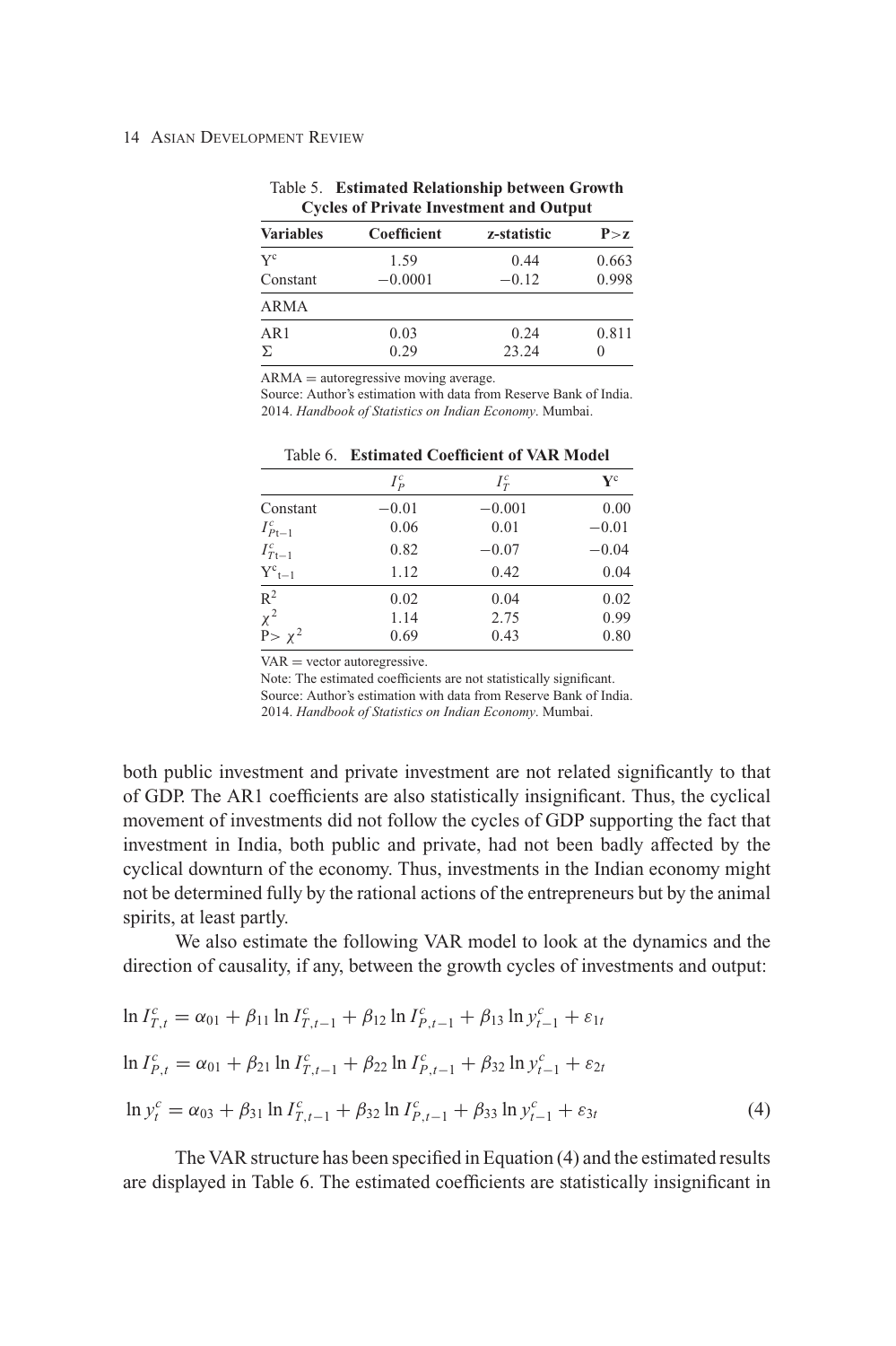every equation. We do not have causality in either direction. Neither the growth cycle of public investment nor the growth cycle of output have had a significant effect on the growth cycle of private investment. The estimated figures shown in the lower panel of Table 6 also suggest there is not a significant relationship between them.

# **VI. Conclusions**

This study attempts to look into the behavior of growth cycles of private investment in India in terms of the entrepreneurial impulse. Animal spirits, in Keynes' view, characterize the entrepreneur's decision to undertake investments in the absence of sufficient information to gauge the probability of success. Keynes' fundamental insight that animal spirits play an important role in affecting investment decisions may be relevant in analyzing fluctuations in output and investment in India not only during the recent global financial crisis, but also during different phases of state control. In India, private investment has exhibited significantly higher volatility than output. This finding in our study is roughly similar to observations in advanced industrialized economies. For private investment, lower cycles in the current period induced larger cycle in the subsequent period (and vice versa). Investments were procyclical, but after detrending, the series investments became acyclical. The cyclical pattern of investment in India did not follow the classical business cycle hypothesis. The growth cycles of private investment and output as observed in this study are not similar and exhibit very different patterns in every cyclical phase. It is evident that the cyclical movement of private investment did not follow the cycles of output. The fluctuations at growth cycle frequencies of private investment appeared even when there were no shocks to GDP. These fluctuations in private investment may be due to the self-fulfilling beliefs of investors.

# **References**

- Akaike, H. 1969. Fitting Autoregressive Models for Prediction. *Annals of the Institute of Statistical Mathematics*. 21 (1). pp. 243–47.
- Azariadis, C. 1981. Self-Fulfilling Prophecies. *Journal of Economic Theory.* 25 (3). pp. 380–96.
- Barens, I. 2011. Animal Spirits in John Maynard Keynes's General Theory of Employment, Interest, and Money—Some Short and Sceptical Remarks. Discussion Papers in Economics (201). Darmstadt, Germany: Darmstadt University of Technology.
- Baxter, M. and R. G. King. 1999. Measuring Business Cycles: Approximate Band-Pass Filters for Economic Time Series. *Review of Economics and Statistics.* 81 (4). pp. 575–93.
- Burns, A. F. and W. C. Mitchell. 1946. *Measuring Business Cycles.* New York: National Bureau of Economic Research.
- Canova, F. 1999. Does Detrending Matter for the Determination of the Reference Cycle and the Selection of Turning Points? *Economic Journal.* 109 (2). pp. 126–50.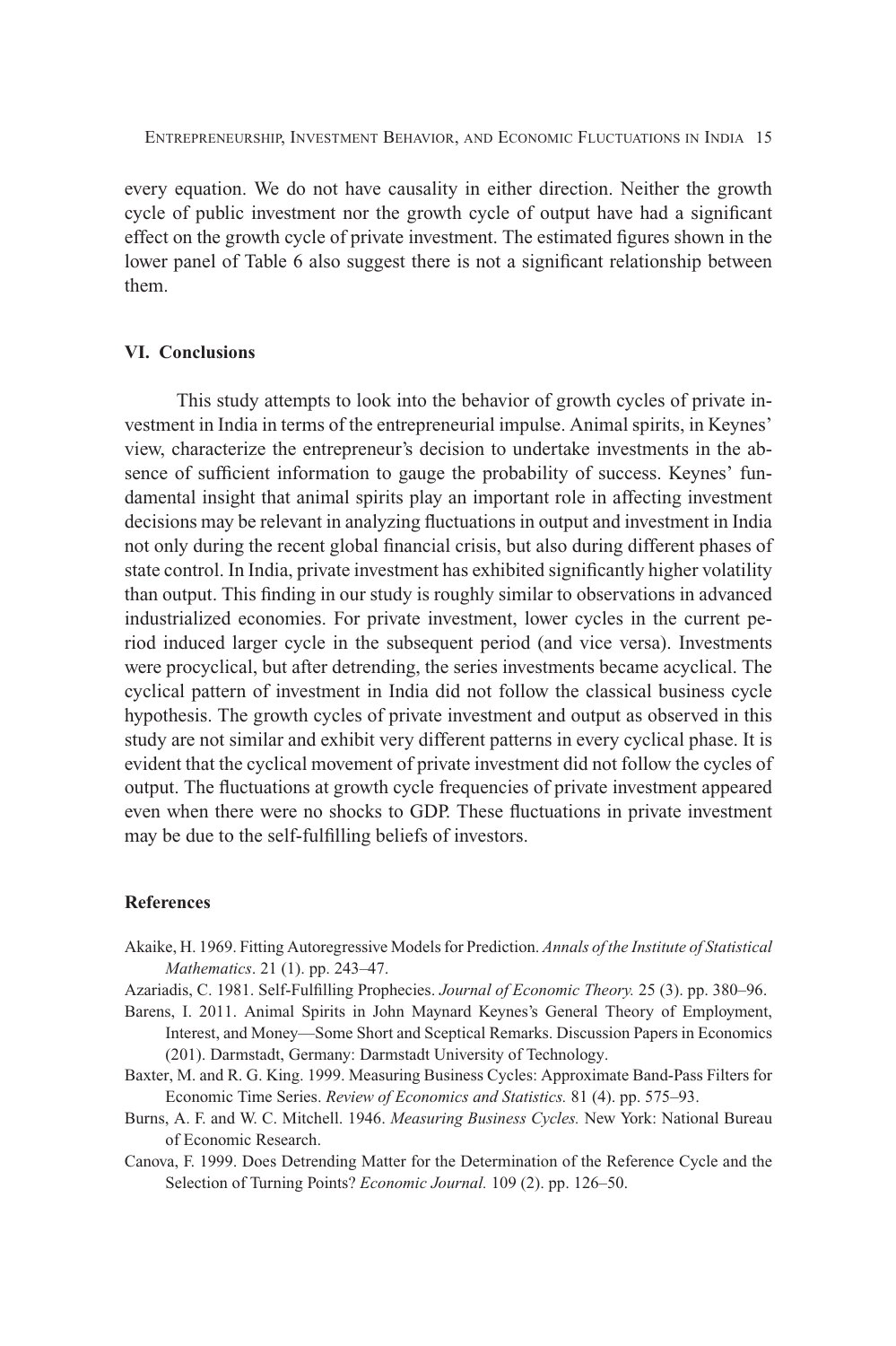- 16 ASIAN DEVELOPMENT REVIEW
- Crotty, J. R. 1992. Neo-Classical and Keynesian Approaches to the Theory of Investment. *Journal of Post Keynesian Economics.* 14 (4). pp. 483–96.
- Das, P. 2007. Economic Growth and Structural Break in India: Testing Unit Root Hypothesis. *The Journal of Income and Wealth.* 29 (2). pp. 29–43.
- Dequech, D. 1999. Expectations and Confidence under Uncertainty. *Journal of Post Keynesian Economics.* 21 (3). pp. 415–30.
- Diebold, F. X. and G. D. Rudebusch. 1999. *Business Cycles: Durations, Dynamics, and Forecasting*. Princeton, NJ: Princeton University Press.
- Dosi, G., L. Marengo, and G. Fagiolo. 2004. Learning in Evolutionary Environment. In K. Dopfer, ed. *Evolutionary Principles of Economics*. Cambridge, UK: Cambridge University Press.
- Dow, A. and S. C. Dow. 2011. Animal Spirits Revisited. *Capitalism and Society.* 6 (2). pp. 1–23.
- Farmer, R. E. A. and J. T. Guo. 1994. Real Business Cycles and Animal Spirits Hypothesis. *Journal of Economic Theory.* 63 (1). pp. 42–72.
- Fazzari, S. 1988. Financing Constraints and Corporate Investment. *Brooking Papers on Economic Activity.* 19 (1). pp. 141–95.
- ——. 1993. Investment and US Fiscal Policy in the 1990s. Public Policy Brief No. 9. Annandaleon-Hudson, NY: Jerome Levy Economics Institute.
- Fazzari, S. and B. Petersen 1993. Working Capital and Fixed Investment: New Evidence on Financing Constraints. *Rand Journal of Economics.* 24 (3). pp. 328–42.
- Goodwin, R. 1951. The Non-Linear Accelerator and the Persistence of Business Cycles. *Econometrica.* 19 (1). pp. 1–17.
- Harrod, R. 1939. An Essay on Dynamic Economic Theory. *Economic Journal.* 49 (193). pp. 14–33.
- Harvey, J. T. 2010. Keynes' Business Cycle: Animal Spirits and Crisis. Working Paper No. 1003. Fort Worth, TX: Department of Economics, Texas Christian University.
- Hatekar, N. 1994. Historical Behaviour of the Business Cycles in India: Some Stylized Facts for 1951–85. *Journal of Indian School of Political Economy.* 6 (4). pp. 684–706.
- Hodrick, R. J. and E. C. Prescott. 1997. Postwar US Business Cycles: An Empirical Investigation. *Journal of Money, Credit, and Banking.* 29 (1). pp. 1–16.
- Howitt, P. and R. P. McAfee. 1992. Animal Spirits. *American Economic Review.* 82 (3). pp. 491–507.
- Kalecki, M. 1937. A Theory of the Business Cycle. *Review of Economic Studies.* 4 (2). pp. 77–97.
- Keynes, J. M. 1921. *A Treatise on Probability*. London: Macmillan.
- ——. 1936. *The General Theory of Employment, Interest and Money*. London: Macmillan.
- King, R. G. and S. T. Rebelo. 1993. Low Frequency Filtering and Real Business Cycles. *Journal of Economic Dynamics and Control.* 17 (1–2). pp. 207–31.
- Kiyotaki, N. 1988. Multiple Expectational Equilibria under Monopolistic Competition. *Quarterly Journal of Economics.* 103 (4). pp. 695–714.
- Lawson, T. 1981. Keynesian Model Building and Rational Expectations Critique. *Cambridge Journal of Economics.* 5 (4). pp. 311–26.
	- ——. 1985. Uncertainty and Economic Analysis. *Economic Journal.* 95 (380). pp. 902–27.
- Nelson, C. R. and C. I. Plosser. 1982. Trends and Random Walks in Macroeconomic Time Series: Some Evidence and Implications. *Journal of Monetary Economics.* 10 (2). pp. 139–62.
- Perron, P. 1989. The Great Crash, the Oil Price Shock and the Unit Root Hypothesis. *Econometrica.* 57 (6). pp. 1361–1401.
- Reserve Bank of India. 2002. *Report of the Working Group on Economic Indicators*. Mumbai. ——. 2014. *Handbook of Statistics on Indian Economy*. Mumbai.